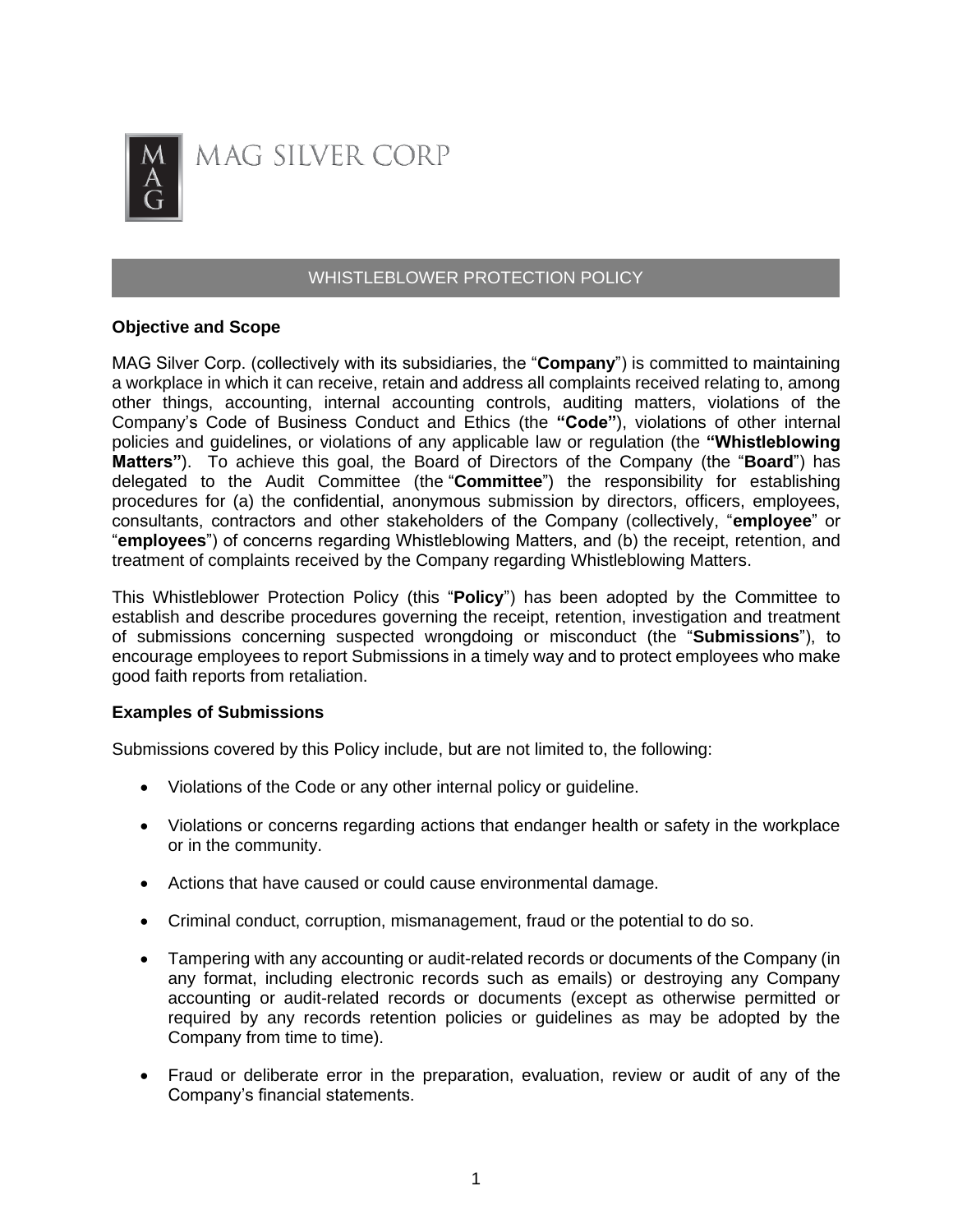• Retaliation or retribution against an individual who makes a Submission.

# **Methods of Reporting**

Submissions may be made in any of the following manners:

# **1. By using the anonymous and confidential helpline:**

The Company has engaged Integrity Counts (**"Integrity Counts"**), a Canadian provider of global ethics reporting services, as an independent and external administrator of this helpline. There are three ways to submit a complaint via Integrity Counts: (i) filing a report on the website, (ii) calling the toll-free phone number, or (iii) submitting an email. All reports generated by the service are transmitted to the Chair of the Committee.

Integrity Counts' contact details for reporting a concern are as follows:

North America – call toll-free: 1-866-921-6714 Mexico – call toll-free: 001-800-099-0642 Email: [magsilver@integritycounts.ca](mailto:magsilver@integritycounts.ca) Website:<http://integritycounts.ca/org/magsilver>

# **2. By letter/mail/courier/email directly to the Chair of the Committee at:**

MAG Silver Corp. 770 – 800 West Pender Street Vancouver, BC V6C 2V6 Attention: Chair of the Audit Committee STRICTLY PRIVATE AND CONFIDENTIAL

Email: [auditchair@magsilver.com](mailto:auditchair@magsilver.com)

\*Note that in the instance where a Submission involves the Chair of the Committee, the letter/mail/courier should be addressed to the attention of the Chair of the Board of Directors (or via email to [boardchair@magsilver.com\)](mailto:boardchair@magsilver.com).

# **3. By raising the concern in an informal manner**

Employees may consider raising their concern in an informal manner. For example, the concern could be reported directly to any supervisor or member of management whom the employee is comfortable approaching. Any manager or other supervisory employee who receives a report of an alleged violation must immediately forward the report to the Chair of the Committee.

# **Confidentiality and Anonymity**

Where a Submission is made with a request for confidential treatment, in accordance with applicable law and any rules or requirements adopted by securities regulatory authorities and any stock exchange upon which the Company's securities are listed, the identity of the person making the Submission and information that could reasonably be expected to reveal such person's identity will be revealed only (i) to the person to whom the Submission was made, (ii) to the Chair of the Committee, (iii) to such other person(s) the Chair of the Committee reasonably determines advisable in order to carry out an adequate evaluation or investigation of the matters described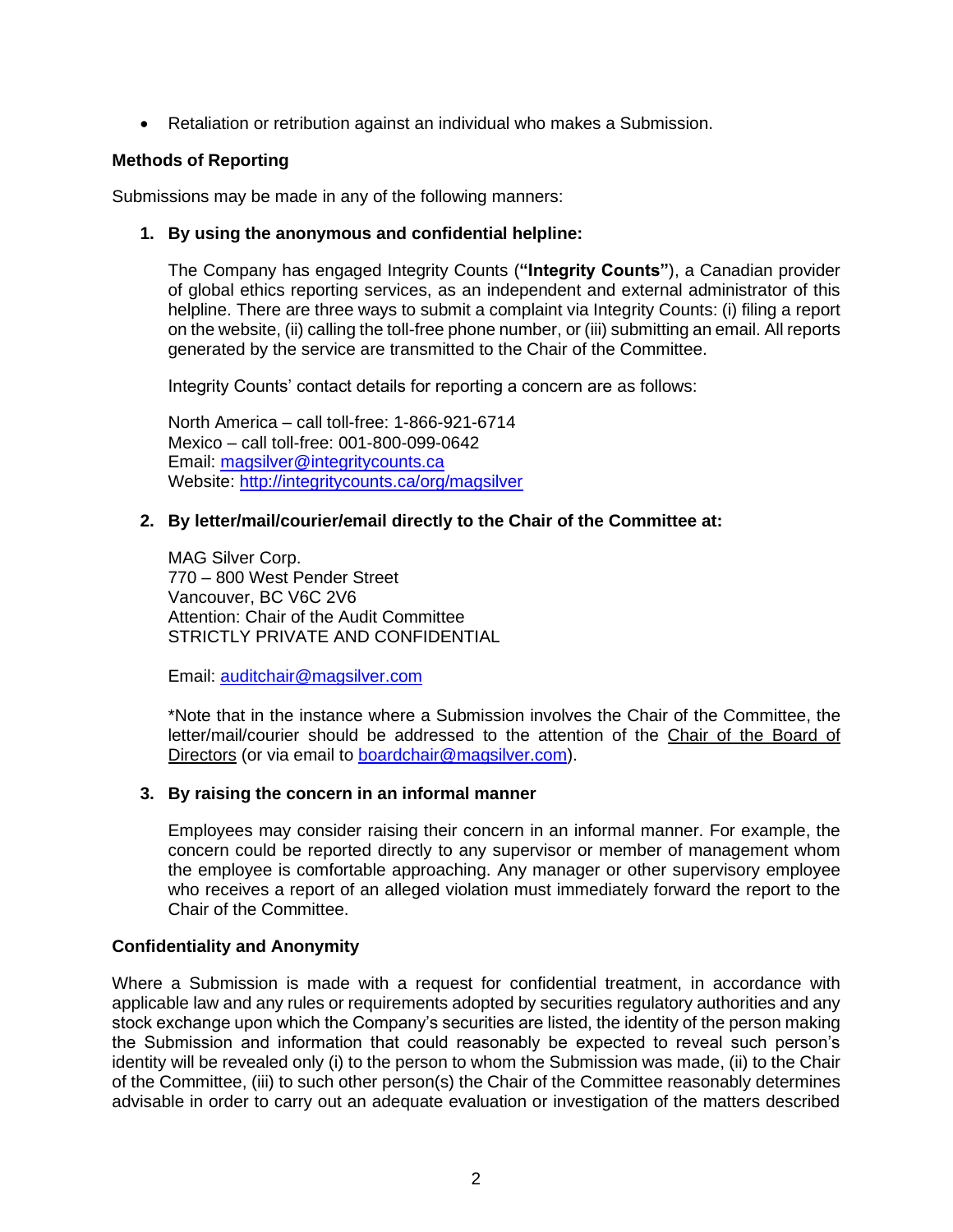in the Submission, or (iv) as may be required by law, applicable regulatory authorities or a court of competent jurisdiction.

All Submissions can be submitted anonymously if so desired and no attempts will be made by the Company to identify the sender. However, it should be noted that if a Submission is made anonymously and without sufficient information, the Company may not be able to adequately investigate and resolve the matter(s) specified in the Submission.

### **Investigation and Reporting**

Any Submissions received through Integrity Counts, indirectly through confidential correspondence to the Company, or from senior management if informal channels are used to raise a concern, shall promptly be reported to the attention of the Chair of the Committee.

If contact information is provided, the Chair of the Committee will notify the sender of the Submission and acknowledge receipt within five business days. All Submissions shall be reviewed by the Committee or a designated reviewer who will take appropriate measures to implement a thorough investigation of the Submission. If the Committee determines that the matter requires additional resources, it will direct or authorize the Chair of the Committee to engage outside advisors, as necessary or appropriate, to investigate the matter, and will work with management of the Company and the Company's legal counsel to reach a satisfactory conclusion.

It is expected that the Chair of the Committee will report to the Board any Submission that they believe may be material to the Company, as well as on the results of the applicable investigation.

#### **Non-Retaliation**

Any allegation that proves not to be substantiated and which proves to have been made maliciously or knowingly to be false will be viewed as a serious disciplinary offense and may result in disciplinary action up to and including termination.

However, none of the Company nor any employee (as defined herein) of the Company will take any reprisal or retaliation measures (including those that are prohibited by law), including to end the employment of, demote, discipline, suspend or impose a penalty related to the employment of any employee of the Company or intimidate or coerce any employee of the Company in relation to their employment (or threaten to do any of the foregoing) based upon any lawful action taken by or on behalf of that employee (i) with respect to the good faith reporting of complaints or concerns under these procedures, seeking advice with respect to such reporting, or indicating a good faith intent to make such a report, (ii) in co-operating with or participating in an internal investigation of a report pursuant to these procedures, (iii) in providing information, causing information to be provided, or otherwise assisting in an investigation regarding any conduct which the employee reasonably believes constitutes criminal conduct or a violation of applicable laws, where the information or assistance is provided to or the investigation is conducted by a regulatory, legislative or law enforcement authority, or (iv) in filing, causing to be filed, testifying, participating in, or otherwise assisting in a proceeding filed or about to be filed relating to alleged criminal conduct or an alleged violation of applicable laws.

Any act of retaliation should be reported immediately to a member of the Committee or to the Company's President and CEO. An employee who retaliates against a person who has reported a violation in good faith will be subject to disciplinary action up to and including dismissal.